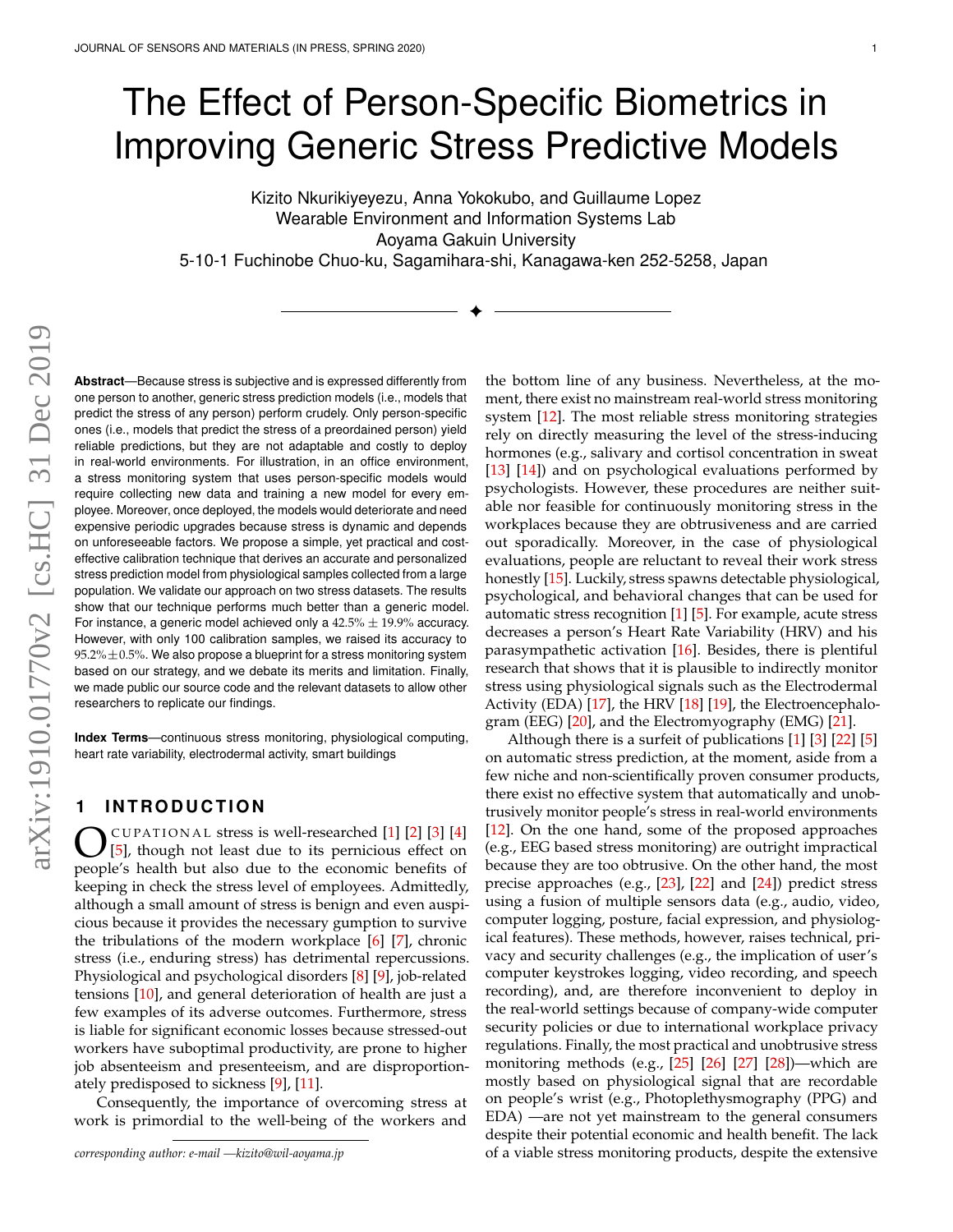research on occupational stress, the availability of enabling technology (e.g., smartphones with on-wrist HRV and EDA sensors) and despite the immense economical and health benefits such products would bring, begs the question of why this is the case.

A recent review article on affect and stress recognition [\[3\]](#page-10-2) scrutinized the published literature and noted the striking discrepancy between the accuracy of person-specific stress prediction Machine Learning (ML) models (i.e., ML models that predict the stress of a specific person) and personindependent ML models (i.e., generic ML models that predict the stress of a any person). The article underscores that person-specific ML models (e.g., [\[23\]](#page-10-22), [\[29\]](#page-10-28), [\[30\]](#page-10-29), [\[28\]](#page-10-27), [\[31\]](#page-10-30), [\[18\]](#page-10-17), [\[32\]](#page-10-31) and [\[33\]](#page-10-32)) achieved an excellent prediction accuracy. Nevertheless, their predictions are person-specific—that is, the ML models would not generalize well in predicting stress of yet unseen people; therefore, cannot be used in creating mass-market stress monitoring products. On the contrary, the pragmatic person-independent solutions (e.g., [\[34\]](#page-10-33), [\[23\]](#page-10-22), [\[35\]](#page-10-34), [\[29\]](#page-10-28), [\[25\]](#page-10-24), [\[36\]](#page-10-35), and [\[37\]](#page-10-36)) generally have a much lower stress prediction accuracy; accordingly, they are equally a poor choice for creating mass-market stress monitoring products. For example, [\[37\]](#page-10-36) achieved a 95.0% emotion recognition accuracy using person-specific ML models; however, the same approach resulted in a mere 70% accuracy when applied to a person-independent classification model. In a like manner, the authors in [\[29\]](#page-10-28) conducted experiments to monitor stress in daily work and found that ML models that use people's physiology to predict stress are highly persondependent. Their person-specific ML models achieved a 97% accuracy but the generic ones dwindled to a mere 42% accuracy. Their results resemble that in [\[23\]](#page-10-22), which achieved a 90.0% accuracy when using a person-specific stress classification models. However, when applied the same approach to predict the stress of new subjects, its performance ebbed to a meager 58.8±11.6% accuracy.

These mediocre outcomes are expected. For example, the authors in [\[38\]](#page-10-37) argued that, when people's physiological differences are not accounted for, the ML stress prediction models performed no better than a model with no learning capability. First stress is intrinsically idiosyncratic and depends on a person's uniqueness (e.g., his genetics) and his coping ability [\[39\]](#page-10-38). Second, there is incontrovertible evidence that there exist gender differences in how people respond to stress [\[40\]](#page-10-39) and that men and women have a different feeling about stress because women tend to express a higher level of stress on self-report questionnaires [\[41\]](#page-10-40) [\[42\]](#page-11-0). Third, a stressor that produces stress in one person will not necessarily trigger the same stress response in a different person [\[43\]](#page-11-1) [\[44\]](#page-11-2) [\[45\]](#page-11-3) [\[46\]](#page-11-4). Finally, for the same person, there exist significant dayto-day variability in the cortisol awakening response, which may affect how that person responds to stress [\[47\]](#page-11-5). As a result, a practical stress monitoring scheme needs to take into account inter-individual and intra-individual differences, people's gender, the temporal variability of human stress and many other factors that influences how humans react to stress. The state of the art stress monitoring strategies (e.g., [\[48\]](#page-11-6)) use person-specific ML models. Unfortunately, this method is not realistic for creating a real-world product. A stress monitoring system that uses this approach would be costly (e.g., collecting and training ML stress prediction models for every user of the system) and would require expensive recurrent updates because stress is innately dynamic.

The recent research has proposed diverse methods to improve the performance of the generic stress prediction models. The most straightforward methods use normalization techniques (e.g., range normalization, standardization, baseline comparison, and Box-Cox transformation) to reduce the impact of inter-individual variability while preserving the differences between the stress classes [\[38\]](#page-10-37) [\[49\]](#page-11-7). The normalization improves the performance of the generic model but always underperforms compared to the person-specific ones. Furthermore, as [\[49,](#page-11-7) Chap. 5] noted, the normalization process is multifaceted and depends on trial and error methods. An alternative strategy is to predict stress based on clusters of similar users [\[23\]](#page-10-22) [\[50\]](#page-11-8) [\[51\]](#page-11-9). These techniques are important contributions to producing an effective stress monitoring system. However, they also perform inadequately compared to person-specific models. Moreover, these methods would likely prove too complex to use in real-world settings because they are sensitive to the number of clusters [\[50\]](#page-11-8) and, given that many factors influence a person's stress [\[52\]](#page-11-10), it is not clear what are the criteria for similarity to create the cluster similarities.

In this paper, we propose a hybrid and cheaper to deploy stress prediction method that incorporates tiny personspecific physiological calibration samples into a much larger generic sample collected from a large group of people. The proposed method hinges on the premise that all humans share a hormonal response to stress [\[53\]](#page-11-11), but that a person's unique factors such as gender [\[40\]](#page-10-39), genetics [\[54\]](#page-11-12), personality [\[44\]](#page-11-2), weight [\[55\]](#page-11-13), and his/her coping ability [\[39\]](#page-10-38) differentiate how the person reacts to stress. Hence, we hypothesize that it could be possible to reuse generic samples collected from many people as a starting point for creating a personalized and more effective model. To confirm these assumptions, we tested this strategy on two major stress datasets. Our results show a substantial improvement in the stress prediction models' performance even when we used only 100 calibration samples. In summary, in this paper:

- (i) For each subject in the datasets, we train and validate *n* person-specific regression and classification stress prediction models using a 10-fold cross-validation approach. The result shows that, for all subjects, the classification models achieved a greater than 95% classification accuracy and that the regression models had a near-zero mean absolute error (MAE).
- (ii) We used a Leave-One-Subject-Out Cross-Validation (LOSO-CV) to assess the performance of generic stress prediction models. All models performed poorly (e.g.,  $42.5\% \pm 19.9\%$  accuracy,  $14.0 \pm 7.9$  MAE, on one dataset) compared to person-specific models and that there was a wide performance variation between the subjects.
- (iii) We devise a hybrid technique that derives a personalized person-specific-like stress prediction model from samples collected from a large population and discussed how it could be used to develop a real-world continuous stress monitoring system in, e.g., intelligent buildings.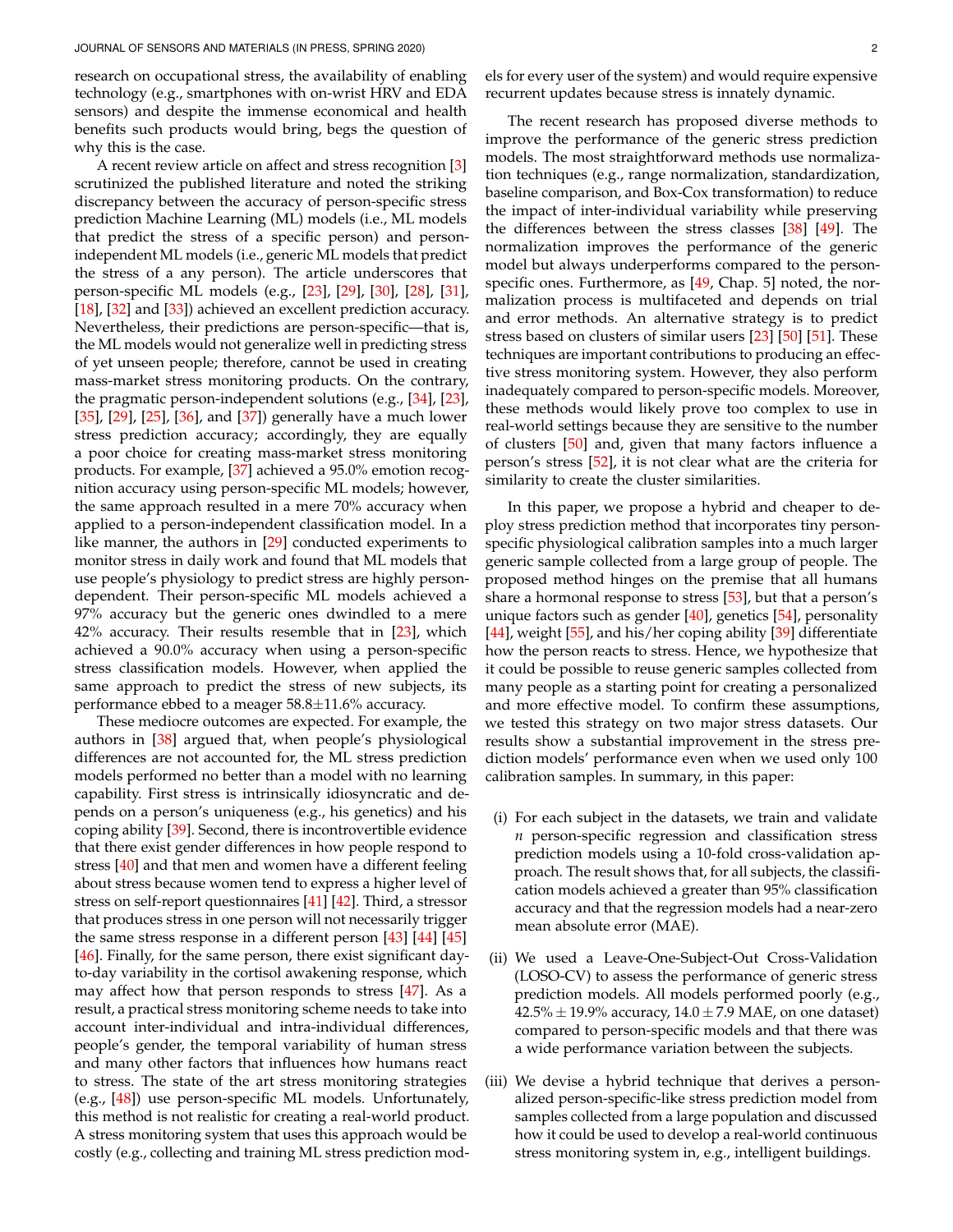<span id="page-2-0"></span>

| <b>HRV</b> Features | Time domain<br><b>RMSSD</b><br><b>SDSD</b><br>SDRR_RMSSD     | Mean, median, standard deviation, skewness and kurtosis of all RR intervals<br>Root mean square of the successive differences<br>Standard deviation of all interval of differences between adjacent RR intervals<br>Ratio of SDRR over RMSSD |                          |
|---------------------|--------------------------------------------------------------|----------------------------------------------------------------------------------------------------------------------------------------------------------------------------------------------------------------------------------------------|--------------------------|
|                     | pNNx<br>SD1, SD2                                             | Percentage of number of adjacent RR intervals differing by more than 25 and 50 ms<br>Short and long-term poincare plot descriptor of the heart rate variability                                                                              | ref. [56]                |
|                     | <b>RELATIVE_RR</b><br>VLF, LF, HF<br>LF/HF                   | Time domain features(e.g., mean, median, SDRR, RMSSD) of the relative RR<br>Very low (VLF), Low (LF), High (HF) frequency band in the HRV power spectrum<br>Ration of low (LF) and high(HF) HRV frequencies                                  | see note a               |
| EDA Features        | Time domain<br>Derivatives<br>Peaks                          | Mean, max, min, range, kurtosis, skewness of the SCR<br>Mean and standard deviation of the 1st and second derivative of the SCR<br>Mean, max, min, standard deviation of the peaks                                                           |                          |
|                     | Onset                                                        | Mean, max, min, standard deviation of the onsets                                                                                                                                                                                             | ref. [57]                |
|                     | <b>ALSC</b><br><b>INSC</b>                                   | Arc length of the SCR                                                                                                                                                                                                                        | see note b               |
|                     | APSC                                                         | Inegral of the SCR<br>Normalized average power of the SCR                                                                                                                                                                                    | see note c<br>see note d |
|                     | <b>RMSC</b>                                                  | Normalized room mean square of the SCR                                                                                                                                                                                                       | see note e               |
|                     |                                                              |                                                                                                                                                                                                                                              |                          |
|                     |                                                              | a REL <sub>RR<sub>i</sub></sub> = $2\left[\frac{RR_1 - RR_{1-1}}{RR_1 + RR_{1-1}}\right]$ , <b>i</b> = 2, , N<br><b>b</b> ALSC = $\sum_{n=2}^{N} \sqrt{1 + (r[n] - r[n-1])^2}$                                                               |                          |
|                     | <sup>c</sup> INSC = $\sum_{n=1}^{N}  r[n] $                  |                                                                                                                                                                                                                                              |                          |
|                     | ${}^{n}ABC = \frac{1}{N} \sum_{n=1}^{N} r[n]^2$              |                                                                                                                                                                                                                                              |                          |
|                     | <sup>e</sup> RMSC = $\sqrt{\frac{1}{N}\sum_{n=1}^{N}r[n]^2}$ |                                                                                                                                                                                                                                              |                          |

#### **TAB. I.** Selected heart rate variability (HRV) and electrodermal activity (EDA) features

# **2 M E T H O D S**

## <span id="page-2-1"></span>**2.1 Stress datasets**

We used two stress datasets to conduct this study. The first dataset —the SWELL dataset [\[58\]](#page-11-16) —was collected at the Radboud University. This dataset is a result of experiments conducted on 25 subjects doing office work (for example writing reports, making presentations, reading e-mail and searching for information) who were exposed to quintessential work stressors (e.g., being unexpectedly interrupted by an urgent e-mail and pressure to complete work in a limited time). During the experiment, the researchers recorded the subjects' computer usage patterns, their facial expressions, their body postures, their electrocardiogram (ECG) signal, and their electrodermal activity (EDA) signal. The participants went through three different working conditions:

- 1) *no stress* —the participants performed the assigned tasks for a maximum of 45 minutes.
- 2) *time pressure* —each participant's time to finish the task was reduced to two-thirds of the duration that he/she took in the no-stress condition.
- 3) *interruption* —the participants received interrupting emails in the middle of their assigned tasks. Some e-mails were relevant to their tasks, and the participants were requested to take specific actions. Other e-mails were immaterial, and the participants did not need to take any action.

At the end of each experiment condition, each participant's perceived stress was assessed using a variety of selfreport questionnaires, including the NASA Task Load Index (NASA-TLX) [\[59\]](#page-11-17). In this study, we focus on the NASA-TLX because it indicates a person's mental load based on a weighted average of multi-dimensional rating (in terms of

mental demand, physical demand, temporal demand, effort, performance, and frustration) and is the standard method in assessing subjective workload.

The second dataset —the WESAD dataset [\[34\]](#page-10-33)—was collected by researchers from the Robert Bosch GmbH and the University of Siegen in Germany. The dataset includes physiological (EDA, ECG, EMG, respiration signal and skin temperature) and acceleration signal that the researchers collected from 15 subjects to whom they exposed to three affective stimuli as follows:

- 1) *baseline condition*—the baseline condition aimed at generating a neutral affective state onto the participants and lasted for 20 minutes.
- 2) *amusement condition* —the subjects watched funny video clips. Each video clip is followed by a brief (5 seconds) of neutral condition. The amusement condition lasted 392 seconds.
- 3) stress conditions —the participants were subjected to the Trier Social Stress Test (TSST) [\[60\]](#page-11-18) and asked to give a five-minutes public speech and to count down from 2023 by 17. If the subject made an error, he/she is requested to start over.

The amusement and the stress conditions were each followed by a meditation period to "de-excite" the participants back to the baseline conditions. Throughout the experiment, the participants provided five self-reports, including the Short Stress State Questionnaire (SSSQ) [\[61\]](#page-11-19) which was used to determine the type of stress (i.e., worry, engagement or distress) that was prevalent in the participants.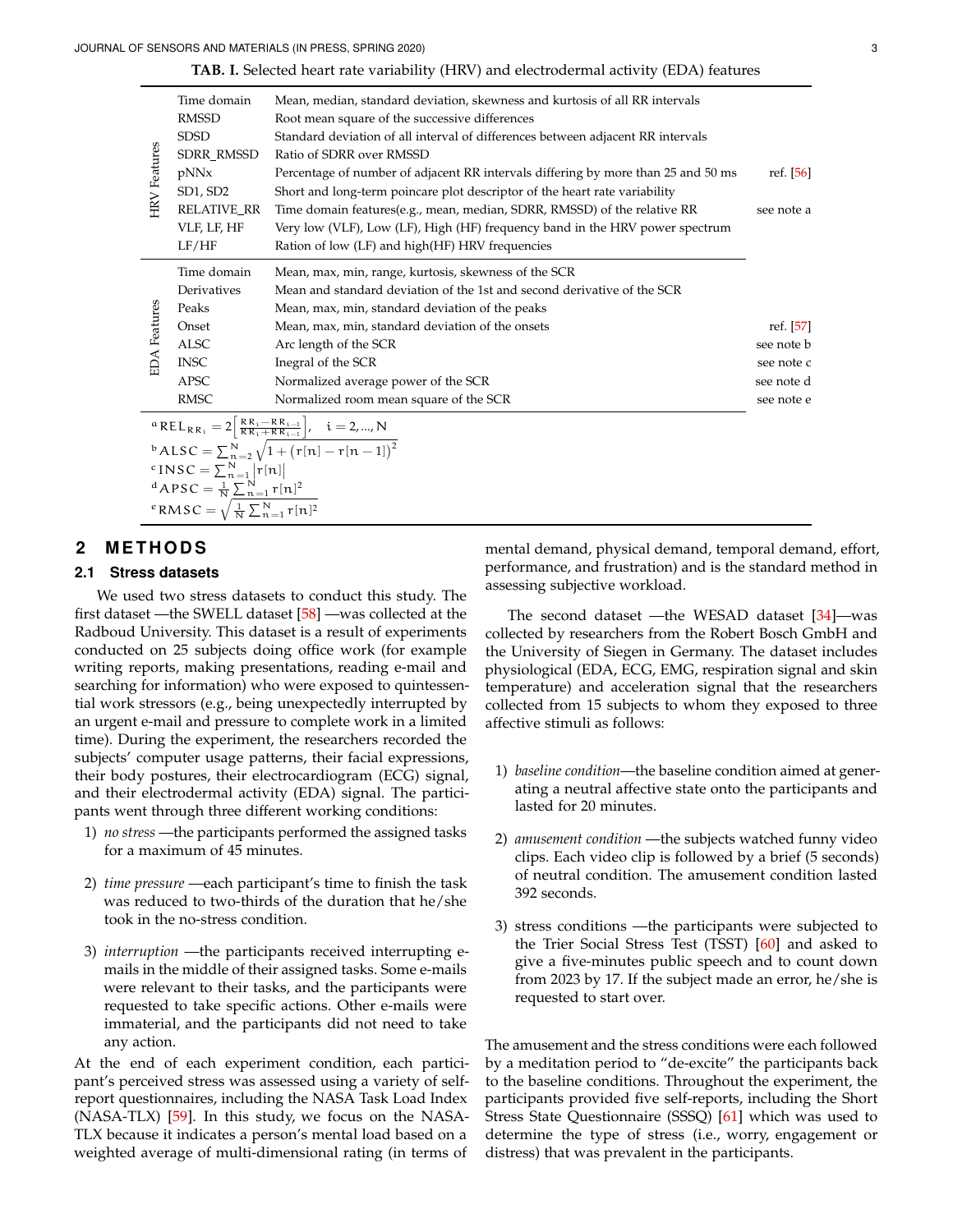#### <span id="page-3-0"></span>**2.2 Feature extraction**

We extracted HRV and EDA features from the two datasets. We computed the HRV features according to the standards and algorithms proposed by the Task Force of the European Society [\[56\]](#page-11-14). Each HRV feature [\(Table I\)](#page-2-0) was computed on a five-minutes moving window as follows: first, we extracted an Inter-Beat Interval (IBI) signal from the peaks of the Electrocardiogram (ECG) signal of each subject. Then, we computed each HRV index on a 5-minutes IBI array. Finally, a new IBI sample is appended to the IBI array while the oldest IBI sample is removed from the beginning of the IBI array. The new resulting IBI array is used to compute the next HRV index. We repeated this process until the end of the entire IBI array. Likewise, for the EDA signals, the raw EDA signal was first filtered by a 4Hz fourth-order Butterworth low pass filter and then smoothed with a moving average filter. Next, we computed the EDA features ( [Table I\)](#page-2-0) on 10 minute moving window signal extracted from various EDA attributes of the skin conductance response (SCR).

All the resulting datasets—especially the WESAD datasets—are inherently unbalanced because their experimental protocols dictated different duration. We downsampled the datasets by randomly discarding some samples from the majority classes to make the dataset balanced; therefore, to prevent the majority classes from overshadowing the minority classes. Furthermore, for the WESAD dataset, we altogether removed all sample corresponding to *amusement condition* because it is almost as short as the sliding window we would use for computing the feature.

#### <span id="page-3-8"></span>**2.3 Feature engineering**

An inspection of the histogram plots of the features computed in section [2.2](#page-3-0) revealed that most features' data distribution is skewed. While this may not be an issue for some machine learning algorithms, in other cases, the distribution of the features is critical. For example, linear regression models expected a Gaussian distributed dataset. We mitigated this risk by applying a logarithmic transformation, a square root transformation, and a Yeo and Johnson [\[62\]](#page-11-20) transformations to the skewed features. The application of the three transformations aimed to mutate the dataset into a new dataset that can be used with most machine learning algorithms. The logarithmic transform shrinks long heavytailed distribution of a feature X and bolsters its smaller values into larger ones. Therefore, it roughly transforms the data distribution into a normal distribution and reduces the effect of outliers. Likewise, we applied a square root transform on all positive feature to magnify the features' small numbers and to counterweight larger ones. However, it not possible to apply neither the logarithm transformation nor the square root transform to negative values; therefore, we used a Yeo and Johnson  $(Eq. (1))$  transformation to the negative skewed features.

<span id="page-3-1"></span>
$$
y(\lambda) = \begin{cases} \frac{(y+1)^{\lambda} - 1}{\lambda}, & \text{when } \lambda \neq 0, y \geq 0\\ \log(y+1), & \text{when } \lambda = 0, y \geq 0\\ \frac{(1-y)^{2-\lambda} - 1}{\lambda - 2}, & \text{when } \lambda \neq 2, y < 0\\ -\log(1-y), & \text{when } \lambda = 2, y < 0 \end{cases}
$$
(1)

Additionally, as suggested in [\[49\]](#page-11-7) [\[38\]](#page-10-37), to minimize the influence of outliers and the inter-individual physiological variation in adapting to a stressor, we scaled the datasets by applying a scaler  $S_c(X)$  to every data point  $X_i$  of each feature  $X$  [\(Eq. \(2\)\)](#page-3-2).  $S_c(X)$  removed the feature's media and uses its  $25<sup>th</sup>$  and  $75<sup>th</sup>$  quantiles to re-adjust the data points.

<span id="page-3-2"></span>
$$
S_c(X) = \frac{X_i - \text{median}(X)}{Q_3(X) - Q_1(X)}
$$
(2)

The feature engineering resulted in as much as 94 features. It is possible that some of these features have correlations with others and that some are not very relevant to the stress prediction. There might thus a need to decrease the number of the datasets' attributes —not least because this will reduce the computational requirements of the resulting predictive models —but most importantly because it could increase the models' generalization. We computed the mean decrease impurity (MDI) of each feature  $(Eq. (3))$ , i.e., the mean loss in impurity index of all tree of a random forest when that particular feature is used during tree splitting.

<span id="page-3-3"></span>
$$
G_{k} = \sum_{k=1}^{K} p_{k} (1 - p_{k})
$$
 (3)

Where K is the total number of features and  $p_k$  the proportion of a single HRV feature k. We ranked all the features and heuristically selected only the features with high MDI and removed those with very small ones. Table  $II$  summarizes the resulting datasets<sup>[1](#page-3-5)</sup>.

<span id="page-3-4"></span>**TAB. II.** Summary of the downsampled datasets

|              | signal     |        | # of samples # of features # of classes |   |
|--------------|------------|--------|-----------------------------------------|---|
|              | <b>HRV</b> | 204885 | 75                                      | 3 |
| SWELL        | <b>EDA</b> | 51741  | 46                                      | 3 |
|              | <b>HRV</b> | 81892  | 40                                      | 2 |
| <b>WESAD</b> | <b>EDA</b> | 20496  | 45                                      | 2 |

<span id="page-3-6"></span>**TAB. III.** Hyperparameters of the Random Forest models

| Hyperparameters            | Classification                     | Regression                         |
|----------------------------|------------------------------------|------------------------------------|
| number of trees            | 1000                               | 1000                               |
| maximum depth of the trees |                                    |                                    |
| best split max features    | $\sqrt{\text{number of features}}$ | $\frac{1}{2}$ (number of features) |

<span id="page-3-7"></span>**TAB. IV.** Hyperparameters of the ExtraTrees models

| Hyperparameters            | Classification                     | Regression                         |
|----------------------------|------------------------------------|------------------------------------|
| number of trees            | 1000                               | 1000                               |
| maximum depth of the trees | 16                                 | 16                                 |
| best split max features    | $\sqrt{\text{number of features}}$ | $\frac{1}{2}$ (number of features) |

## **2.4 Stress prediction**

We developed regression stress prediction models based on each participant's self-reported stress and mental load scores (in terms of the NASA-TLX and SSSQ for the SWELL

<span id="page-3-5"></span><sup>1</sup>The dataset is available at <https://www.kaggle.com/qiriro/ieee-tac>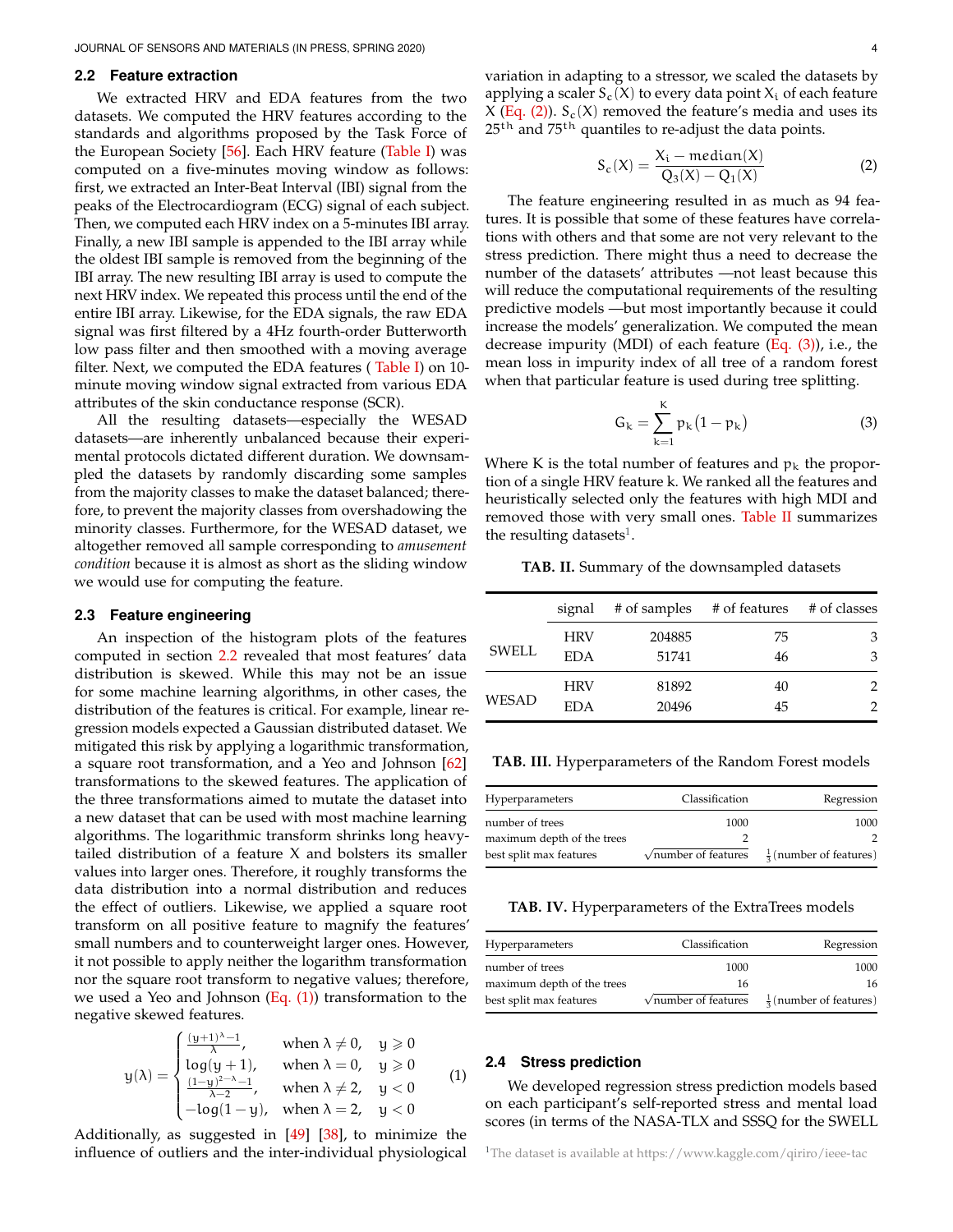and WESAD datasets respectively) and based on the subtle changes in the participants' EDA and HRV signals. We also classified the stress based on the experiment conditions discussed in [Section 2.1.](#page-2-1) We trained and evaluated three stress prediction models:

- 1) *Person-specific models*—they were developed using Random Forest (RF) models [\(Table III\)](#page-3-6). All person-specific models were trained and tested exclusively on the physiological samples of the same person and validated using a 10-Folds cross-validation.
- 2) *Generic models*—they were also developed using Ran-dom Forest (RF) models [\(Table III\)](#page-3-6). We used a Leave-One-Subject-Out Cross-Validation(LOSO-CV)to assess how a generic model would perform in predicting the stress of unseen people, (i.e., the people whose samples were not part of the training set) as follows: In a dataset of n subjects, for each subject  $S_i$ , we trained the ML model on the data of *(n-1)* subjects and validated its performance on the left-out subject  $S_i$ .
- 3) *Hybrid calibrated models*—as we expected (see discussion in [Section 1](#page-0-0) on page [2](#page-0-0) and [Section 3\)](#page-4-0), the generic models performed poorly compared to the person-specific models. To mitigate this discrepancy, we devised a hybrid technique that derives a personalized stress prediction model from samples collected from a large population. The technique [\(Algorithm 1\)](#page-4-1) consists of incorporating a few person-specific samples (the calibration samples) in a generic pool of physiological samples collected from a large group of people and to train a new model from this heterogeneous data. In this paper, for a dataset with N subjects, we used the calibration algorithm with  $q = 4$  and  $n = N - q$ , i.e., we reserved the physiological samples of four randomly selected subjects as "unseen subjects" and used data of the remaining  $n = N - q$ subjects as the "generic samples". All calibration models were trained on a Extremely Randomized Trees models (ExtraTrees) whose key hyperparameters are summarized in [Table IV.](#page-3-7)

#### Algorithm 1: MODEL CALIBRATION

**Input:** machine learning algorithm  $h_m$ **Data:**

- Samples sample<sub>generic</sub> collected from n persons
- Calibration samples sample<sub>calibration</sub> that belong to q unseen persons such that  $\mathfrak{q} \ll \mathfrak{n}$

**Output:** trained calibrated model  $h_m$ 

```
/* mix the calibration samples and the
   generic samples */
D' \longleftarrow \emptyset
```

```
D' ← shuffle(sample<sub>generic</sub> ∪ sample<sub>calibration</sub>)
/* train the model h_m on dataset D'*/
h_m / \longleftarrow h_m(D')return h_m
```
<span id="page-4-1"></span>We evaluated the classification models by computing their accuracy, precision, recall, and their  $F_1$ score when tested on the test datasets. As for the regression models, their performance is evaluated by calculating their mean absolute error (MAE) and their root mean squared error (RMSE).

## <span id="page-4-0"></span>**3 RESULTS AND DISCUSSION**

## <span id="page-4-3"></span>**3.1 Individual differences in stress prediction**

All the person-specific models (i.e., the models that predict the stress of a preordained person) achieved an unrivaled performance. This high performance is, however, deceptive in that it would not generalize on yet unseen people. Indeed, the generic models (i.e., the models that predict the stress of any person) performed very poorly as shown in [Figs. I](#page-5-0) and [II.](#page-5-1)

It is, of course, reasonable to assume the models overfitted. However, there is no indication that this was the case. First, we validated all the person-specific models using a 10 fold cross-validation (CV) strategy, and it produced consistent predictions with a very low standard deviation between the 10-folds. K-Fold cross-validation provides an unbiased estimation of the performance of the model because it tests how well the k different parts of the training data perform on the model. Therefore, if there the models were over-fitted, the model would under-perform when tested on some folds. In our case, all folds achieved similar performance<sup>[2](#page-4-2)</sup>. Secondly, all the models use a very simple RF model [\(Table III\)](#page-3-6) that is less likely to overfit. We believe the models does not overfit because they consist of a large number of shallow trees (1000 trees, maximum depth=2) and that it has a small number of *best split features*. A low *best split features* allows the model to create more diverse and less correlated trees; therefore, the aggregation of the different trees results in a model with a low generalization error variance and a high stability [\[63\]](#page-11-21). Moreover, the trees are shallow (maximum depth=2) to reduce the model's complexity; thus, minimize overfitting. Finally, our results is similar to other published literature: in general, person-specific models achieve accuracy greater than 90% [\[48\]](#page-11-6), [\[29\]](#page-10-28) [\[41\]](#page-10-40) [\[64\]](#page-11-22) [\[18\]](#page-10-17) [\[28\]](#page-10-27) [\[37\]](#page-10-36) while generic models always under-perform [\[29\]](#page-10-28) [\[23\]](#page-10-22) [\[37\]](#page-10-36).

The drop in accuracy, when tested on unseen subjects, is also nothing out of the ordinary, as already explained [\(Section 1](#page-0-0) on page [2\)](#page-0-0). Indeed, the models cannot learn the inter-subject physiological differences in how people respond to the stressors. To double-check this verdict, we added a *subject id* as a control prediction feature to the datasets. The *subject id* was used to monitor the subject to whom each sample in the datasets belongs to and to probe how much each model is influenced by knowing the origin of each sample. The influence of the *subject id* on the model is assessed by comparing the importance (in terms of a mean decrease in impurity (MDI)) of the *subject id* to that of other attributes of the dataset. The MDI score of an attribute reveals how much the said attribute contributes to making the final prediction of a model. We found that, in all datasets, the *subject id* has the highest MDI; thus, is the most critical attribute for stress prediction. Additionally, as shown in [Figs. I](#page-5-0) and [II,](#page-5-1) unlike the person-specific models, because each subject has a unique response to stress, the generic model's performance varies widely between the different subjects. Accordingly, using generic stress prediction models would lead to unpredictability and low performance compared to using person-specific models.

<span id="page-4-2"></span><sup>&</sup>lt;sup>2</sup>The interested readers are referred to the detailed tables in the supplementary material (see [Section 5](#page-9-0) for more details)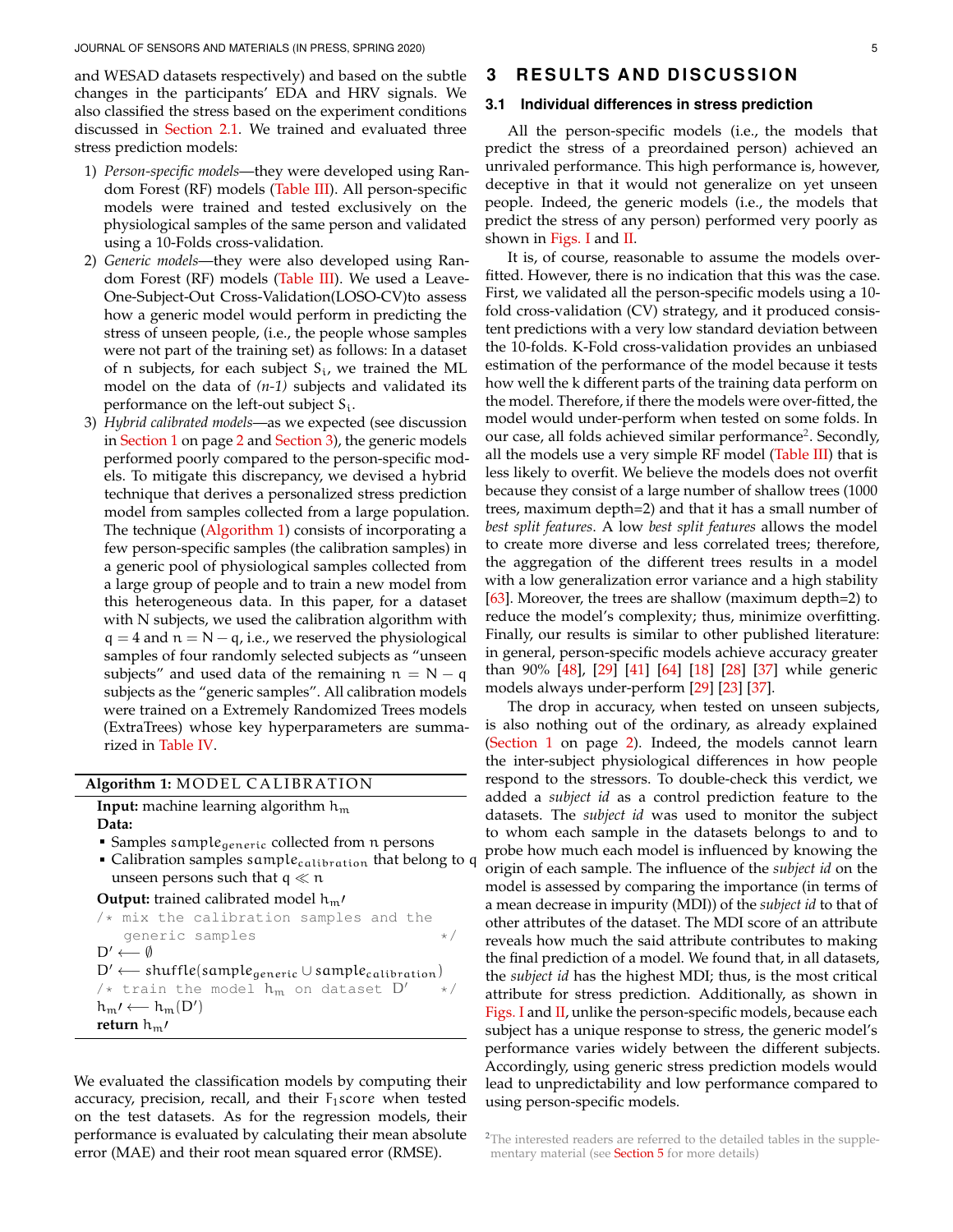<span id="page-5-0"></span>

**FIG. I. Performance comparison between the person-specific and the generic models trained on the SWELL datasets** For all subjects, the person-specific classification models (classification on three classes)achieved a high accuracy, and the regression models (based on NASA-TLX ( $max = 55.5$ ,  $min = 26.1$ ,  $std = 14.8$ )) have a small a RMSE (e.g.,  $95.2\% \pm 0.5\%, 2.3 \pm 0.1$ RMSE for the HRV dataset). However, because of the inter-individual differences reacting to stress, all the generic models performed poorly (e.g.,  $42.5\% \pm 19.9\%$ ,  $15.3 \pm 7.9$ RMSE for the HRV signal), and there is a vast performance variation between the subjects.

<span id="page-5-1"></span>

**FIG. II. Performance comparison between the person-specific and the generic models trained on the WESAD datasets** For all subjects, the person-specific classification models (classification on two classes) achieved a high accuracy, and the regression models (based on SSSQ (max = 3.9, min = 3.0, std = 0.8)) have a low RMSE (e.g., 98.9%  $\pm$  $2.4\%, 0.002 \pm 0.001$ RMSE for the HRV signal). However, because of the differences in how different subjects react to stress, all the generic models performed poorly, and there is a vast performance variation between the subjects (e.g.,  $83.9\% \pm 13.2\%$ ,  $0.8 \pm 0.3$ RMSE for the HRV signal). Also note that, compared to the SWELL datasets [\(Fig. I\)](#page-5-0), the classification models achieved seemingly a better performance because the dataset contains only two classes

This discrepancy in performance highlights the farreaching importance of inter-individual physiological differences that makes it hard for a generic stress prediction model to generalize to new unseen people. As already discussed by other researchers, one-size-fits-all stress prediction models cannot work well because people express stress differently. Furthermore, there is a wide gap in how the generic models performed on different subjects. This wide gap implies that, if a system uses a generic model for stress prediction, in practice, its prediction would seem virtually arbitrary and would make it very laborious to troubleshoot when the system has bugs. Therefore, an effective system would need to rely on non-economically viable person-specific models.

#### <span id="page-5-2"></span>**3.2 Generic stress model calibration**

While it was possible to slightly increase the performance of the generic models (e.g., by using complex stacked models), it was clear that the performance of the person-specific models always dwarfs that of the person-independent mod-els [\(Figs. I](#page-5-0) and  $\Pi$ ). Furthermore, it was not possible to reliably use hyperparameters optimizations. The hyperparameters tuning is perverse guesswork and an erratic process given that the distribution of each subject is somehow unique; for that reason, finding hyperparameters for a model that work well for all subjects is a futile endeavor.

In an attempt to improve the models' generalization on unseen people, we investigated how each model would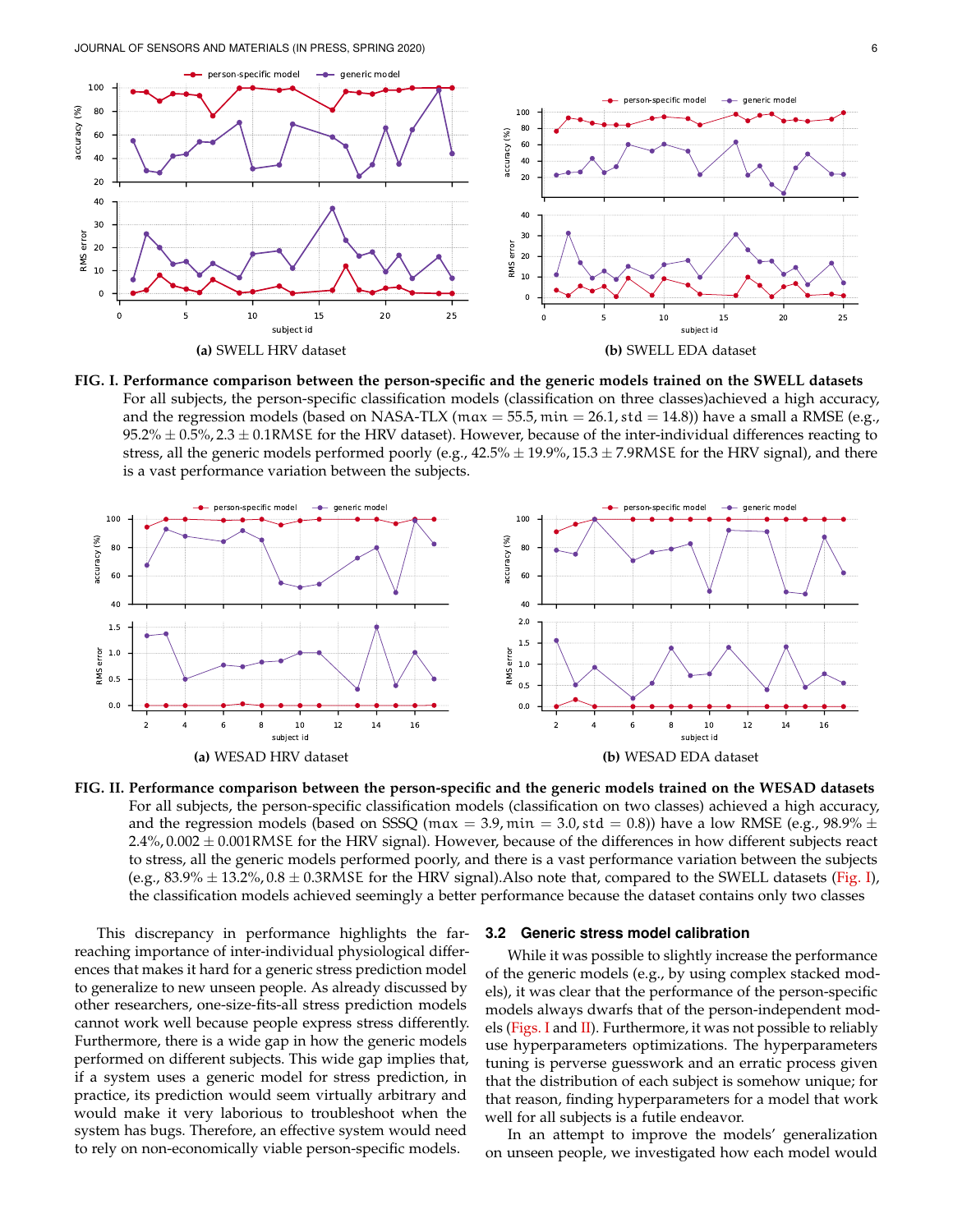JOURNAL OF SENSORS AND MATERIALS (IN PRESS, SPRING 2020) 7

<span id="page-6-0"></span>

**FIG. III. Performance of the hybrid model trained on the SWELL dataset** without the calibration samples, both the regression and classification models performed crudely. However, when a few person-specific calibration samples were used for calibration, their performance steadily improved

<span id="page-6-1"></span>

**FIG. IV. Performance of the hybrid model trained on the WESAD dataset** without the calibration samples, both the regression and classification models performed crudely. However, when a few person-specific calibration samples were used for calibration, their performance steadily improved

perform if it knew little information about the previously unseen subjects. Consequently, we devised a technique that derive a personalized model from the data collected from a large group of people (see [Algorithm 1](#page-4-1) on page [5\)](#page-4-1). In this paper, we used half of the data from  $q = 4$  randomly selected subjects as the *calibration samples* and the remaining half is used to test the performance of the calibrated models. The data of the remaining  $n = N - q$  subjects were used as the *generic samples*. In one sense, the calibration samples serve as "the fingerprints of a person", i.e., they encode the "uniqueness" of an individual using tinny physiological samples of that person.

When we applied this technique to stress prediction on the two datasets, the performance of all the models significantly increased, even when we only used a few calibration samples (see [Figs. III](#page-6-0) and [IV](#page-6-1) for more details):

The root-mean-square error (RMSE) and mean absolute error (MAE) sharply dropped when we used a few calibration samples, and this is the case both for the model trained on the EDA datasets and the model trained on the HRV dataset. For instance, for the model trained on the HRV signal of the SWELL dataset, the MAE decreased from 10.1 to 7.6 when we only used 10 calibration samples per unseen subject. Likewise, this error dropped even more so when we used 100 calibration samples (mean absolute error =4.7, root-mean-square error=6.6).

In a like manner, the performance of the classification models noticeably increased when we used a few calibration samples. For instance, the model trained on the HRV signal of the SWELL dataset, the accuracy, the precision, and recall respectively increased from 37.5%, 44.0%, and 37.50% to 61.6%, 69.0% and 61.6% when we used only 10 calibration samples per unseen subjects and culminated in a 93.9% accuracy, 94.4% precision and 93.9% recall with100 calibration samples per subject.

The increase in performance due to the few personspecific calibration samples highlights the influence of the person-specific biometrics in predicting stress. In [\[38\]](#page-10-37), the authors showed that, when inter-individual physiological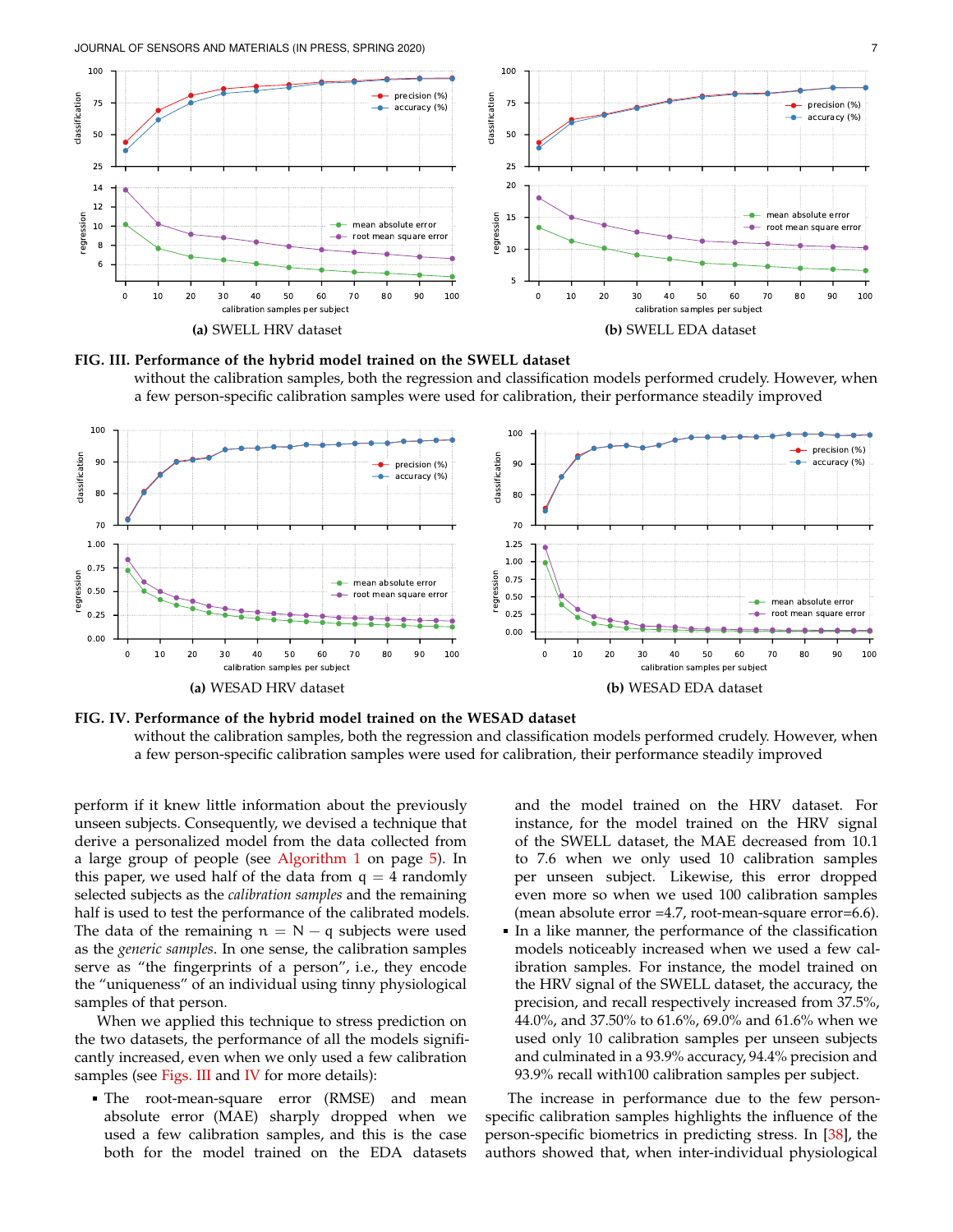differences are not accounted for, a stress predictive model may perform no better than a model with no learning capability. Our result highly their findings. Nevertheless, all humans share a common hormonal response to stress [\[53\]](#page-11-11), albeit a person's unique factors such as gender [\[40\]](#page-10-39), genetics [\[54\]](#page-11-12), personality [\[44\]](#page-11-2), weight [\[55\]](#page-11-13) and his coping ability [\[39\]](#page-10-38) differentiate how each person reacts to stress. Previous researchers (e.g., [\[23\]](#page-10-22), [\[50\]](#page-11-8), [\[51\]](#page-11-9)) have achieved notable improvements in generic stress prediction models by clustering the subjects based on their physiological or physical similarity. Their methods are, however, not practical for mass-product stress monitoring product because they rely on heuristic clustering methods, and there is no authoritative subject clustering criterion. Our proposed method is simpler and much cheaper for a real-world deployment (see discussion in [Section 4\)](#page-7-0) and performs much better than any previously proposed generic model improvement technique.

# <span id="page-7-0"></span>**4 S T R E S S M O N I TO R I N G I N O F F I C E S**

The above results suggest that, in order to design a realworld stress monitoring system, it would be beneficial to rethink the trade-off between spending effort on collecting data and training high performing, but costly person-specific model, versus using a hybrid model derived from a mixture of a few person-specific physiological samples with physiological samples collected from a large population. The latter approach is less expensive, more flexible for deployment, and delivers comparable performance to that of personspecific models.

The architecture and deployment of a stress monitoring system that uses this technique will undoubtedly involve a lot of technical challenges that are beyond the scope of this paper. We encourage the interested reader to examine [\[2\]](#page-10-1) [\[5\]](#page-10-4) for an exhaustive overview of these challenges. One of the biggest challenges is perhaps how to collect the required physiological signals unobtrusively. Indeed, the system should not interfere with a person's routine. At the same time, it should record the physiological signals meticulously, accurately and at an adequate sampling frequency because the quality of the physiological data affects the performance of the stress prediction models [\[65\]](#page-11-23). These stringent requirements necessitate making conflicting compromises. For instance, while an HRV signal recorded using the chest leads is always of the highest quality, its recording would hinder the person's normal life. Alternatively, the HRV signal could be obtained using a lower quality but less invasive PPG signal recorded from the person's wrist. There exist many wearable devices (e.g., smart-watches and fitness trackers) with built-in PPG sensors. For example, the Empatica E4 wristband<sup>[3](#page-7-1)</sup> might serve for this purpose. The device boasts of a high-resolution EDA sensor with a strong steel electrode that can continuously record both the tonic and phasic changes in the skin conductance. As discussed in a recent article [\[66\]](#page-11-24), the Empatica E4 wrist band has an adequate accuracy in recording HRV in seated rest, paced breathing, and recovery conditions. However, it is not very reliable when its wearer makes wrist movements.

<span id="page-7-1"></span>Another challenge is how to deploy the stress prediction models. The recent reviews on stress recognition [\[1\]](#page-10-0)

[\[3\]](#page-10-2) unanimously concluded that due to the physiological difference in how people react to stress, a stress monitoring system should adapt to every individual's physiological needs. The simple, and likely, the most accurate approach is to deploy each person's stress prediction model as a web service (e.g., Representational State Transfer (REST) web service) that can be consumed to predict the person's stress. Regrettably, such an approach is daunting, time-consuming, and expensive because, in.e.g., office environment, it would require to collect, clean and label new data and train a new model of each office employee. Moreover, once deployed, the resulting stress monitoring system will unquestionably not perform as expected because its performance would deteriorate with time considering that a person's stress is dynamic and affected by many factors [\[52\]](#page-11-10), [\[67\]](#page-11-25). Consequently, with this approach, a real-world system will need to periodically start over and collect, label, and train new models for each user to prevent the system from the anticipated performance degradation.

As implied by the results of this paper (see [Section 3.2\)](#page-5-2), an alternative and cost-effective method would be to derive a high performing model from a combination of generic samples collected from a large population and few personspecific calibration samples. It would also be beneficial to automate this process entirely. As an illustration, after training and testing a generic stress prediction model, it could be possible to create an automatic self-updating stress prediction model pipeline, depicted in [Fig. V,](#page-8-0) as follows:

- **STEP I** *calibration samples collection* —Once the stress monitoring system is deployed, at the beginning (at this point, it uses only a generic model), it is primordial that its users take several self-evaluation surveys in different working conditions to allow the collection of self-evaluation ground-truths that reflect the broader rangers of stressors that its users will likely go through. At the same time, each user's physiological signals are recorded using an unobtrusive wearable device (e.g., an Empatica E4 wristband) and saved in a database. Once the system has collected enough calibration samples from the users, it would automatically create each user's personalized model by training a new model on a combination of the new user-specific data with the data that was used to train the generic model as shown in [Algorithm 1.](#page-4-1)
- <span id="page-7-2"></span>**STEP II** *continuous machine learning* —After these personalized models are deployed, the system would periodically remind its users to provide additional calibration samples by taking shorts self-report survey periodically (e.g., via a web survey every time he/she finished a task) to give more feedback data to improve the user's personalized model. Indeed, with time, the models will be prone to the effect of concept drift [\[68\]](#page-11-26), i.e., they will become stale because their input data unpredictably change over time. In stress prediction, model drifting is particularly inevitable because stress is inherently dynamic [\[67\]](#page-11-25). The models, thus need to adapt to the new changes. For example, when the system has received a specific number of new calibration samples from a user, it would automatically test their accuracy against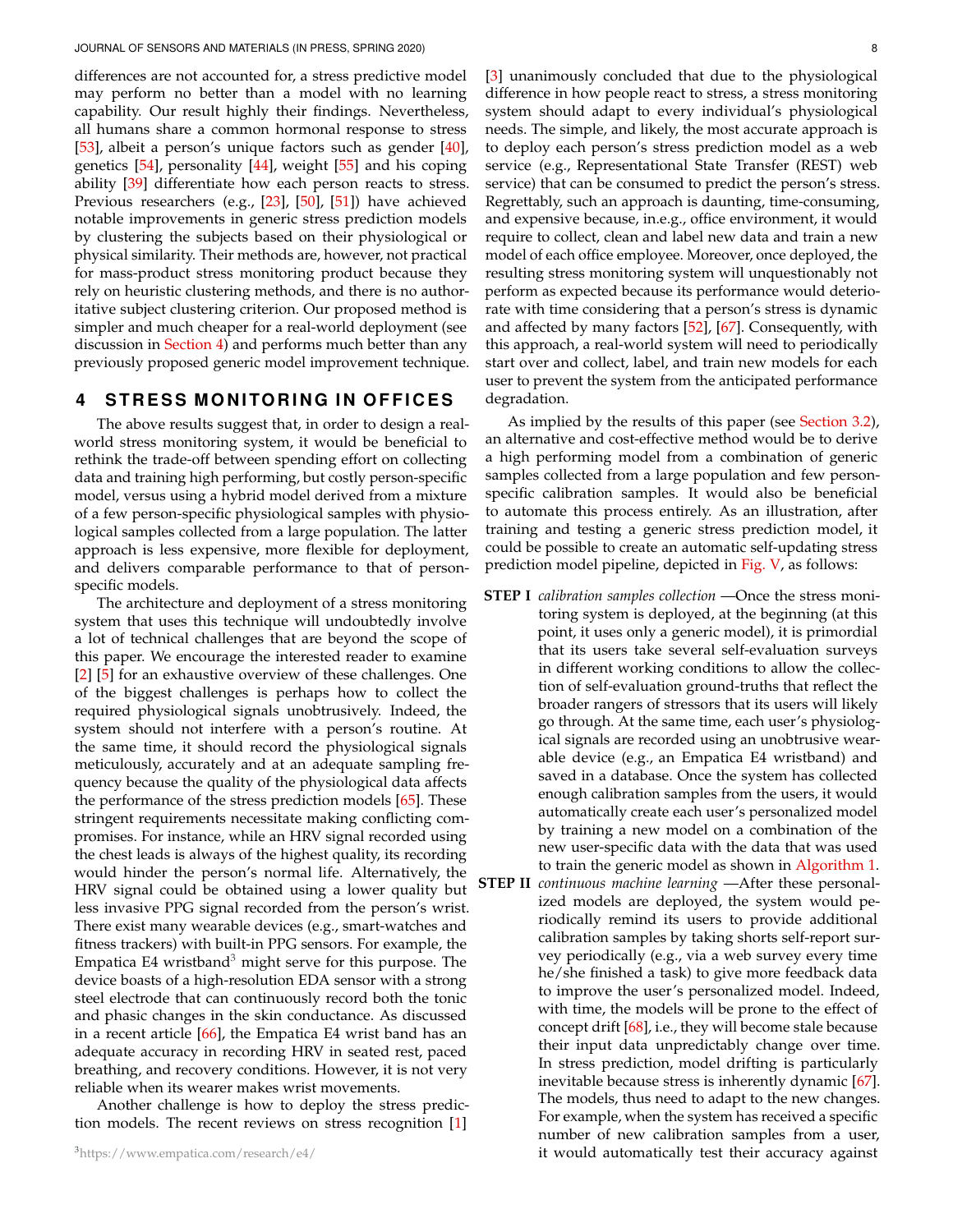<span id="page-8-0"></span>

#### **FIG. V. A simplified pipeline for a continuous stress monitoring model**

A person's photoplethysmogram (PPG) and EDA signals are recorded using a wristband device. The signals are sent to a computing device where appropriate features (e.g., [Table I](#page-2-0) on page [3\)](#page-2-0) are computed, preprocessed (e.g., data cleaning, and rebalancing) and sent to a remote server where they are used to predict the person's stress. For calibration purses, the person also periodically provide self-assessment of his stress (e.g., via a web survey after the completion of his work). This feedback is used to train a personalized stress prediction model, which is published and consumed as a RESTful API. When the model deteriorates, it is automatically updated based on the periodic self-evaluations the system received from its users.

the existing model. If this prediction indicates a deterioration of the model, the system will need to update the model to reverse the drift. There are many ways to achieve this. One approach would be to train a new model on a combination of the data of the generic model and the new calibration samples. This approach would be, however, computationally expensive and require significant time to retrain each user's model. Depending on the system, it would be instead more appropriate to incrementally train the existing model as the new data is received [\[69\]](#page-11-27). This approach is faster because it does not require retraining the whole model when new data come in. Instead, it extends the existing model by, e.g., combining the new data with a subset of the old data [\[70\]](#page-11-28). Nevertheless, It is important to note that many machine learning algorithms do not support incremental learning and that, unless there is rigorous monitoring of the system, incremental learning may introduce nefarious predicaments [\[69\]](#page-11-27).

**STEP III** *calibrated model deployment* —the model is published as, e.g., a REST Application Program Interface (REST API) and periodically updated depending on its performance as discussed in **[STEP II](#page-7-2)** above.

Although there is a need to validate our assumptions, we believe that developing a continuous stress monitoring system based on this strategy would present the following

benefits over existing approaches:

- *lower cost* —for practicality, the existing approaches would require collecting and labeling the training data for each user. This process is costly and would require expensive installation, support, and maintenance services costs. Our approach would likely be less expensive because there will be no need to collect large quantities of new data from each user. Instead, only a few userspecific samples are required.
- *practicality* —all high accuracy stress prediction methods rely on person-specific models. As already discussed, this approach is suboptimal when applied to new unseen people. The alternative is to create person-specific models. While this approach performs excellently in predicting stress, it is not practical in real-world settings because it is not scalable to many users, would be very costly to implement, and, most importantly, this approach is rigid and not flexible to the expected dynamic changes in each user's stress. The proposed approach achieves a stress prediction accuracy that is comparable to that achieved by subject-dependent models and yet, presents enticing large scale deployment benefits.
- *straightforward deployment* —once deployed, each user's person-specific model can be generated using negligible user-specific samples that can be unobtrusively collected using, e.g., an approach proposed in [\[71\]](#page-11-29) in which each user can self-evaluate (in terms of NASA-TLX and SSSQ)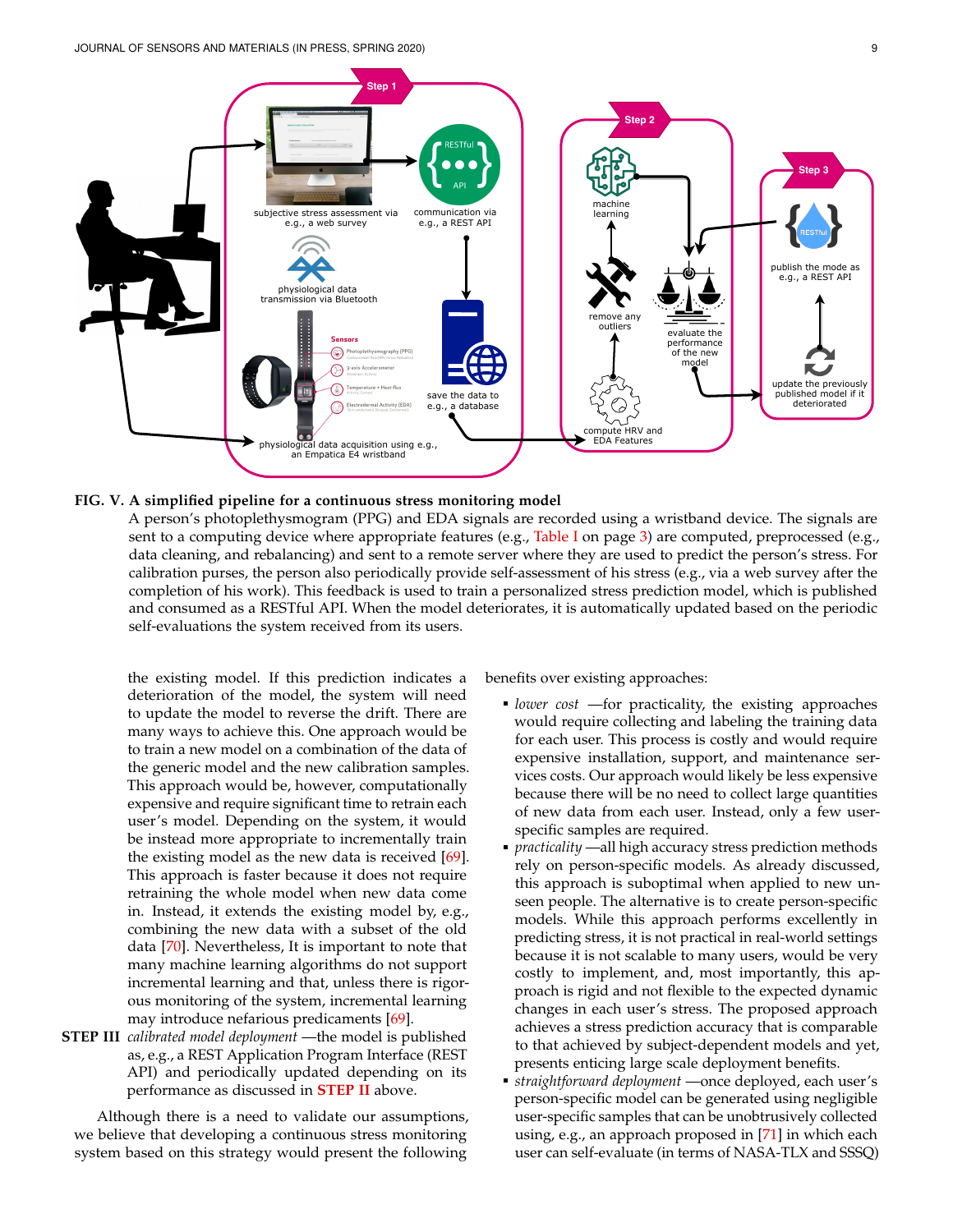his stress level via a smartphone application. The selfevaluation would serve as a person-specific calibration to the generic model. Over time, when the model degrades due to the person's dynamics in stress, a few new physiological samples would be collected and used to train and update each person's model periodically.

Although the results of this study are encouraging, there are still many limitations. Notably, the study did not validate the proposed approach in real-world settings, and it reached its conclusion using only two datasets with a small homogeneous group of subjects. Further, designing a continuous stress monitoring system using the proposed approach requires extraordinary care because external factors can influence both the EDA and the HRV. In particular, the EDA signal, while it is often heralded as one of the best indicators of stress [\[5\]](#page-10-4), [\[72\]](#page-11-30), it has significant drawbacks. The EDA is a result of electrical changes that happen when the skin receives signals from the nervous system. Under stress, the skin's conductance changes due to a subtle increase in sweat that lead to a decrease in the skin's electrical resistance. The variation in skin conductivity is, however, influenced by other unrelated factors such as the person's hydration, the ambient temperature, and the ambient humidity. Moreover, for the same person, an EDA signal may fluctuate from one day to another [\[73\]](#page-11-31). Additionally, because stress is intrinsically multifaceted (it consists of physiological, behavioral and affective response), as highlighted in [\[74\]](#page-11-32), it is imperative to take into consideration its context (i.e., where, what, when, who, why, and how). This approach, as shown in [\[75\]](#page-11-33), may yield better and predictable results even when tested in reallife conditions.

It is also important to highlight that the deployment of a stress monitoring system based on our approach still poses technical and cost challenges. The system would require considerable upfront investments and would be undoubtedly out of a budget of a small business. However, the investment might be well worth it for a large business. In our previous studies, we showed that it is possible to predict people's thermal comfort using the variations in their HRV [\[76\]](#page-11-34) [\[77\]](#page-11-35) [\[78\]](#page-11-36), and highlighted the energy-saving potential of this approach [\[79\]](#page-11-37). Therefore, the positive spillovers that might result in using the system may outstrip the initial investment because, in a responsive smart office, the system can be used as part a of a multipurpose system that uses the office occupants' physiological signals for preventive medicine, stress management, and provides an efficient thermal comfort at low energy. Additionally, there exist enabling technologies that would make these challenges a little bit easier. For example, IBM's Watson Studio $4$  offers tools that simplify developing and deploying predictive models. In our proposed stress monitoring system, Watson Studio could be used —and requires little or no programming experience —to automate steps 1 and 2 (see [Fig. V](#page-8-0) ) including model deterioration monitoring and deployment as a REST API.

## **5 C O N C L U S I O N**

<span id="page-9-1"></span>Despite an extensive body of literature on stress recognition, and notwithstanding the potential economic and health

benefit of stress monitoring, there exists no robust real-world stress recognition system. The most reliable and uncompromising methods use a fusion of multi-modal signals (e.g., physiological (such as HRV, EDA, EEG, EMG, skin temperature, respiration, pupil diameters, eye gaze), behavioral (keystrokes and mouse dynamics, and sitting posture), facial expression, speech patterns, and mobile phone use patterns). This approach, however, raises both practical challenges (e.g., real-time multi-modal data acquisition, data fusion, and data integration) and user privacy concerns (e.g., the implication of recording a person's computer keystrokes, his video and his speech), and, are not feasible in the real-world settings because of company-wide computer security policies or due to international workplace privacy laws.

On the contrary, the most practical stress monitoring methods that use physiological signals are idiosyncratic because stress is inherently subjective and is felt differently depending on the person. Therefore, methods that use ML model that uses physiological signals fail to generalize well when predicting the stress of new unseen people. Thus, they are not suitable for a real-world stress monitoring system. Only person-specific models are accurate enough for this task. Unfortunately, unlike the generic models, personspecific models are inflexible and costly to deploy in realworld settings because they require collecting new data and training a new model for every user of the system. In an office environment, this entails spending precious resources to collect and train a new model for every employee. Moreover, because stress is inherently dynamic, these models will need expensive periodic updates to collect and retrain every model to prevent the system from deterioration due to concept drift.

In this paper, we proposed a cost-effective hybrid stress prediction approach. Our method takes its foundation on the fact that humans share similar hormonal responses to stress. However, every person possesses unique factors (e.g., gender, age, weight, and copying ability) that differentiate the person from others. Therefore, we hypothesized that it could be possible to improve the generalization performance of a generic stress prediction model trained on a large population by deriving a personalized model from a combination of samples collected from a large group of people with a few person-specific samples. In a sense, the calibration samples serve as the "fingerprint" of a person and they introduce his/her "uniqueness" into the new model.

We tested our method on two stress datasets and found that our approach performed much better than the generic models. Furthermore, we surmised that, in order to create a practical stress monitoring system, this approach would be cost-effective and practical to deploy in real-world settings and discussed some of its technical limitations.

# <span id="page-9-0"></span>SUPPLEMENTARY MATERIAL

Additional supporting information are available online<sup>[5](#page-9-2)</sup> in our public repository. The repository contains more detailed information and the source code to replicate our finding:

- Source code we developed for this research
- <span id="page-9-2"></span>Dataset of the computed HRV and EDA features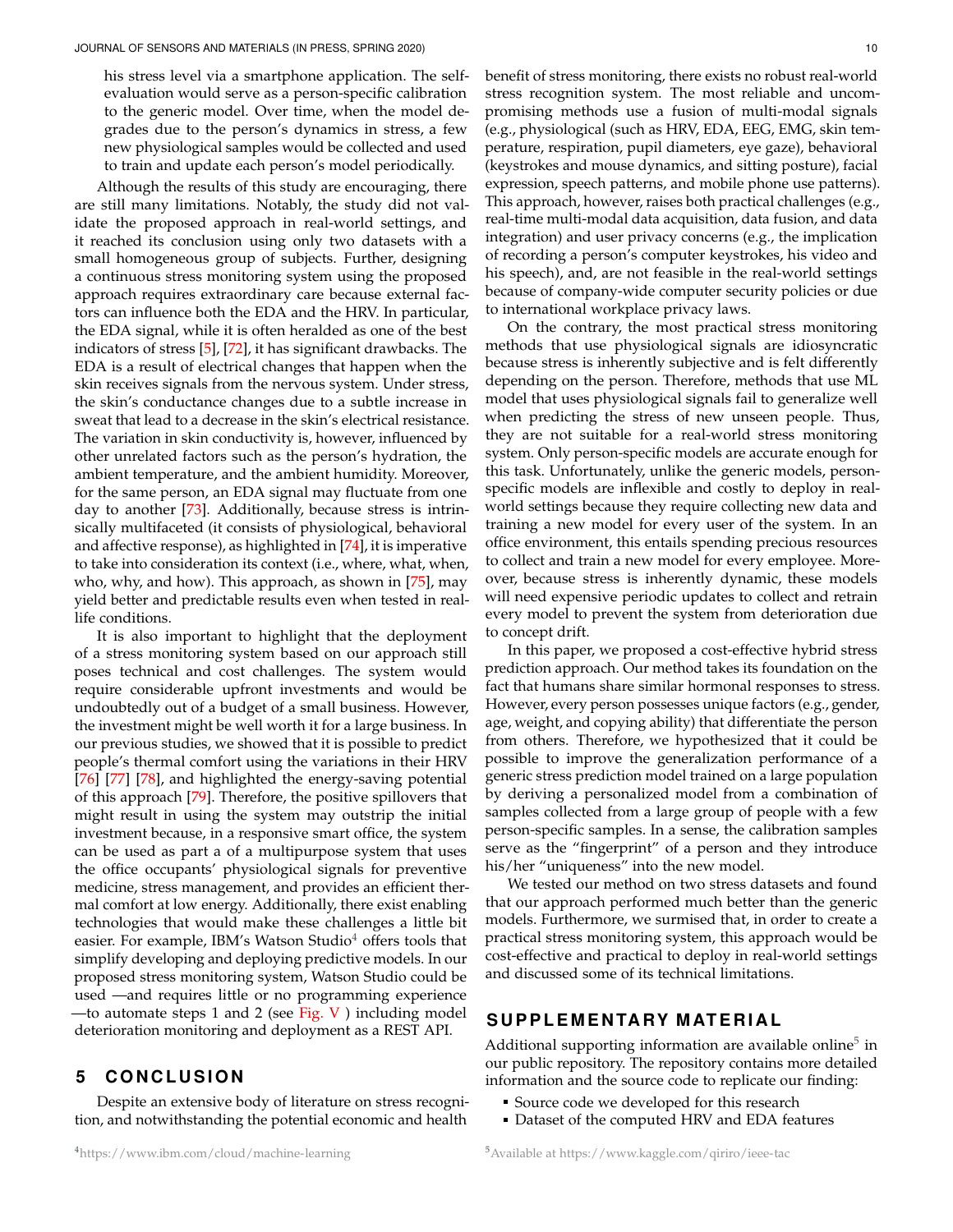JOURNAL OF SENSORS AND MATERIALS (IN PRESS, SPRING 2020) 11

- HRV and EDA feature importance with and without the *subject id* added to the datasets (see [Section 2.3\)](#page-3-8)
- Tables of the performance of the person-specific and generic models models (refer to [Section 3.1\)](#page-4-3)
- Tables of the of performance of the calibrated models (see details in [Section 3.2\)](#page-5-2)

## **R E F E R E N C E S**

- <span id="page-10-0"></span>[1] D. Carneiro, P. Novais, J. C. Augusto, and N. Payne, "New Methods for Stress Assessment and Monitoring at the Workplace," *IEEE Trans. Affect. Comput.*, vol. 10, no. 2, pp. 237–254, apr 2019.
- <span id="page-10-1"></span>[2] Y. S. Can, B. Arnrich, and C. Ersoy, "Stress detection in daily life scenarios using smart phones and wearable sensors: A survey," *J. Biomed. Inform.*, vol. 92, p. 103139, apr 2019.
- <span id="page-10-2"></span>P. Schmidt, A. Reiss, R. Dürichen, and K. V. Laerhoven, "Wearable affect and stress recognition: A review," *CoRR*, vol. abs/1811.08854, 2018. [Online]. Available: <http://arxiv.org/abs/1811.08854>
- <span id="page-10-3"></span>[4] D. Carneiro, P. Novais, J. C. Augusto, and N. Payne, "New methods for stress assessment and monitoring at the workplace," *IEEE Trans. Affect. Comput.*, vol. 14, no. 8, pp. 1–1, 2017.
- <span id="page-10-4"></span>[5] A. Alberdi, A. Aztiria, and A. Basarab, "Towards an automatic early stress recognition system for office environments based on multimodal measurements: A review," *J. Biomed. Inform.*, vol. 59, pp. 49–75, 2016.
- <span id="page-10-5"></span>[6] E. D. Kirby, S. E. Muroy, W. G. Sun, D. Covarrubias, M. J. Leong, L. A. Barchas, and D. Kaufer, "Acute stress enhances adult rat hippocampal neurogenesis and activation of newborn neurons via secreted astrocytic fgf2," *Elife*, vol. 2013, no. 2, pp. 1–23, 2013.
- <span id="page-10-6"></span>[7] F. S. Dhabhar, W. B. Malarkey, E. Neri, and B. S. McEwen, "Stressinduced redistribution of immune cells-from barracks to boulevards to battlefields: A tale of three hormones - curt richter award winner," *Psychoneuroendocrinology*, vol. 37, no. 9, pp. 1345–1368, sep 2012.
- <span id="page-10-7"></span>[8] C. Tennant, "Work-related stress and depressive disorders," *J. Psychosom. Res.*, vol. 51, no. 5, pp. 697–704, 2001.
- <span id="page-10-8"></span>[9] T. W. Colligan and E. M. Higgins, "Workplace stress: Etiology and consequences," *J. Workplace Behav. Health*, vol. 21, no. 2, pp. 89–97, 2005.
- <span id="page-10-9"></span>[10] D. C. Ganster and C. C. Rosen, "Work stress and employee health," *J. Manage.*, vol. 39, no. 5, pp. 1085–1122, jul 2013.
- <span id="page-10-10"></span>[11] EU-OSHA, "Psychosocial risks and stress at work - safety and health at work," 2017.
- <span id="page-10-11"></span>[12] J. M. Peake, G. Kerr, and J. P. Sullivan, "A critical review of consumer wearables, mobile applications, and equipment for providing biofeedback, monitoring stress, and sleep in physically active populations," *Front. Physiol.*, vol. 9, no. JUN, pp. 1–19, 2018.
- <span id="page-10-12"></span>[13] A. H. Marques, M. N. Silverman, and E. M. Sternberg, "Evaluation of stress systems by applying noninvasive methodologies: Measurements of neuroimmune biomarkers in the sweat, heart rate variability and salivary cortisol," *Neuroimmunomodulation*, vol. 17, no. 3, pp. 205–208, 2010.
- <span id="page-10-13"></span>[14] H. Hellhammer and C. Kirschbaum, "Salivary cortisol in psychoneuroendocrine research: recent developments and applications," *Psychoneuroendocrinology*, vol. 19, no. 4, pp. 313–333, 1994.
- <span id="page-10-14"></span>[15] K. P. Eisen, G. J. Allen, M. Bollash, and L. S. Pescatello, "Stress management in the workplace: A comparison of a computerbased and an in-person stress-management intervention," *Comput. Human Behav.*, vol. 24, no. 2, pp. 486–496, 2008.
- <span id="page-10-15"></span>[16] S. Järvelin-Pasanen, S. Sinikallio, and M. P. Tarvainen, "Heart rate variability and occupational stress-systematic review." *Ind. Health*, vol. 56, no. 6, pp. 500–511, nov 2018.
- <span id="page-10-16"></span>[17] P. Adams, M. Rabbi, T. Rahman, M. Matthews, A. Voida, G. Gay, T. Choudhury, and S. Voida, "Towards personal stress informatics: Comparing minimally invasive techniques for measuring daily stress in the wild," *Proc. 8th Int. Conf. Pervasive Comput. Technol. Healthc.*, pp. 72–79, 2014.
- <span id="page-10-17"></span>[18] P. Melillo, M. Bracale, and L. Pecchia, "Nonlinear heart rate variability features for real-life stress detection. case study: students under stress due to university examination," *Biomed. Eng. Online*, vol. 10, no. 1, p. 96, 2011.
- <span id="page-10-18"></span>[19] B. Cinaz, B. Arnrich, R. La Marca, and G. Tröster, "Monitoring of mental workload levels during an everyday life office-work scenario," *Pers. Ubiquitous Comput.*, vol. 17, no. 2, pp. 229–239, feb 2013.
- <span id="page-10-19"></span>[20] K. S. Rahnuma, A. Wahab, N. Kamaruddin, and H. Majid, "Eeg analysis for understanding stress based on affective model basis function," *Proc. Int. Symp. Consum. Electron. ISCE*, pp. 592–597, 2011.
- <span id="page-10-20"></span>[21] C. Z. Wei, "Stress emotion recognition based on rsp and emg signals," *Adv. Mater. Res.*, vol. 709, pp. 827–831, jun 2013.
- <span id="page-10-21"></span>[22] S. Poria, E. Cambria, R. Bajpai, and A. Hussain, "A review of affective computing: From unimodal analysis to multimodal fusion," *Inf. Fusion*, vol. 37, pp. 98–125, 2017.
- <span id="page-10-22"></span>[23] S. Koldijk, M. A. Neerincx, and W. Kraaij, "Detecting work stress in offices by combining unobtrusive sensors," *IEEE Trans. Affect. Comput.*, vol. 9, no. 2, pp. 227–239, 2018.
- <span id="page-10-23"></span>[24] O. M. Mozos, V. Sandulescu, S. Andrews, D. Ellis, N. Bellotto, R. Dobrescu, and J. M. Ferrandez, "Stress detection using wearable physiological and sociometric sensors," *Int. J. Neural Syst.*, vol. 27, no. 02, p. 1650041, 2017.
- <span id="page-10-24"></span>[25] M. Gjoreski, H. Gjoreski, M. Luštrek, and M. Gams, "Continuous stress detection using a wrist device," in *Proc. 2016 ACM Int. Jt. Conf. Pervasive Ubiquitous Comput. Adjun. - UbiComp '16*. New York, New York, USA: ACM Press, 2016, pp. 1185–1193.
- <span id="page-10-25"></span>[26] R. Kocielnik, N. Sidorova, F. M. Maggi, M. Ouwerkerk, and J. H. D. M. Westerink, "Smart technologies for long-term stress monitoring at work," *Proc. CBMS 2013 - 26th IEEE Int. Symp. Comput. Med. Syst.*, 2013.
- <span id="page-10-26"></span>[27] J. Zhai and A. Barreto, "Stress detection in computer users through non-invasive monitoring of physiological signals," *Biomed. Sci. Instrum.*, vol. 42, pp. 495–500, 2006.
- <span id="page-10-27"></span>[28] J. A. Healey and R. W. Picard, "Detecting stress during realworld driving tasks using physiological sensors," *IEEE Trans. Intell. Transp. Syst.*, vol. 6, no. 2, pp. 156–166, 2005.
- <span id="page-10-28"></span>[29] Y. Nakashima, J. Kim, S. Flutura, A. Seiderer, and E. André, "Stress Recognition in Daily Work," in *Pervasive Comput. Paradig. Ment. Heal.*, 2016, vol. 604, pp. 23–33.
- <span id="page-10-29"></span>[30] R. Picard, E. Vyzas, and J. Healey, "Toward machine emotional intelligence: analysis of affective physiological state," *IEEE Trans. Pattern Anal. Mach. Intell.*, vol. 23, no. 10, pp. 1175–1191, 2001.
- <span id="page-10-30"></span>[31] A. Haag, S. Goronzy, P. Schaich, and J. Williams, "Emotion recognition using bio-sensors: First steps towards an automatic system, in *Tutor. Res. Work. Affect. dialogue Syst.*, 2004, vol. i, pp. 36–48.
- <span id="page-10-31"></span>[32] G. Valenza, L. Citi, A. Lanatá, E. P. Scilingo, and R. Barbieri, "Revealing real-time emotional responses: A personalized assessment based on heartbeat dynamics," *Sci. Rep.*, vol. 4, pp. 1–13, 2014.
- <span id="page-10-32"></span>[33] A. Alberdi, A. Aztiria, A. Basarab, and D. J. Cook, "Using smart offices to predict occupational stress," *Int. J. Ind. Ergon.*, vol. 67, no. April, pp. 13–26, 2018.
- <span id="page-10-33"></span>[34] P. Schmidt, A. Reiss, R. Duerichen, C. Marberger, and K. Van Laerhoven, "Introducing wesad, a multimodal dataset for wearable stress and affect detection," *Proc. 2018 Int. Conf. Multimodal Interact. - ICMI '18*, pp. 400–408, 2018.
- <span id="page-10-34"></span>[35] A. Zenonos, A. Khan, G. Kalogridis, S. Vatsikas, T. Lewis, and M. Sooriyabandara, "Healthyoffice: Mood recognition at work using smartphones and wearable sensors," in *2016 IEEE Int. Conf. Pervasive Comput. Commun. Work. (PerCom Work.* IEEE, mar 2016, pp. 1–6.
- <span id="page-10-35"></span>[36] V. Kolodyazhniy, S. D. Kreibig, J. J. Gross, W. T. Roth, and F. H. Wilhelm, "An affective computing approach to physiological emotion specificity: Toward subject-independent and stimulus-independent classification of film-induced emotions," *Psychophysiology*, vol. 48, no. 7, pp. 908–922, 2011.
- <span id="page-10-36"></span>[37] J. Kim and E. Andre, "Emotion recognition based on physiological changes in music listening," *IEEE Trans. Pattern Anal. Mach. Intell.*, vol. 30, no. 12, pp. 2067–2083, dec 2008.
- <span id="page-10-37"></span>[38] B. Lamichhane, U. Großekathöfer, G. Schiavone, and P. Casale, "Towards stress detection in real-life scenarios using wearable sensors: Normalization factor to reduce variability in stress physiology," in *Lect. Notes Inst. Comput. Sci. Soc. Telecommun. Eng. LNICST*, 2017, vol. 181 LNICST, pp. 259–270.
- <span id="page-10-38"></span>[39] L. Kogler, V. I. Müller, A. Chang, S. B. Eickhoff, P. T. Fox, R. C. Gur, and B. Derntl, "Psychosocial versus physiological stress — metaanalyses on deactivations and activations of the neural correlates of stress reactions," *Neuroimage*, vol. 119, pp. 235–251, oct 2015.
- <span id="page-10-39"></span>[40] J. Wang, M. Korczykowski, H. Rao, Y. Fan, J. Pluta, R. C. Gur, B. S. McEwen, and J. A. Detre, "Gender difference in neural response to psychological stress," *Soc. Cogn. Affect. Neurosci.*, vol. 2, no. 3, pp. 227–239, sep 2007.
- <span id="page-10-40"></span>[41] A. Liapis, C. Katsanos, D. Sotiropoulos, M. Xenos, and N. Karousos, "Stress recognition in human-computer interaction using physiological and self-reported data: A study of gender differences," *ACM Int. Conf. Proceeding Ser.*, vol. 01-03-Octo, pp. 323–328, 2015.